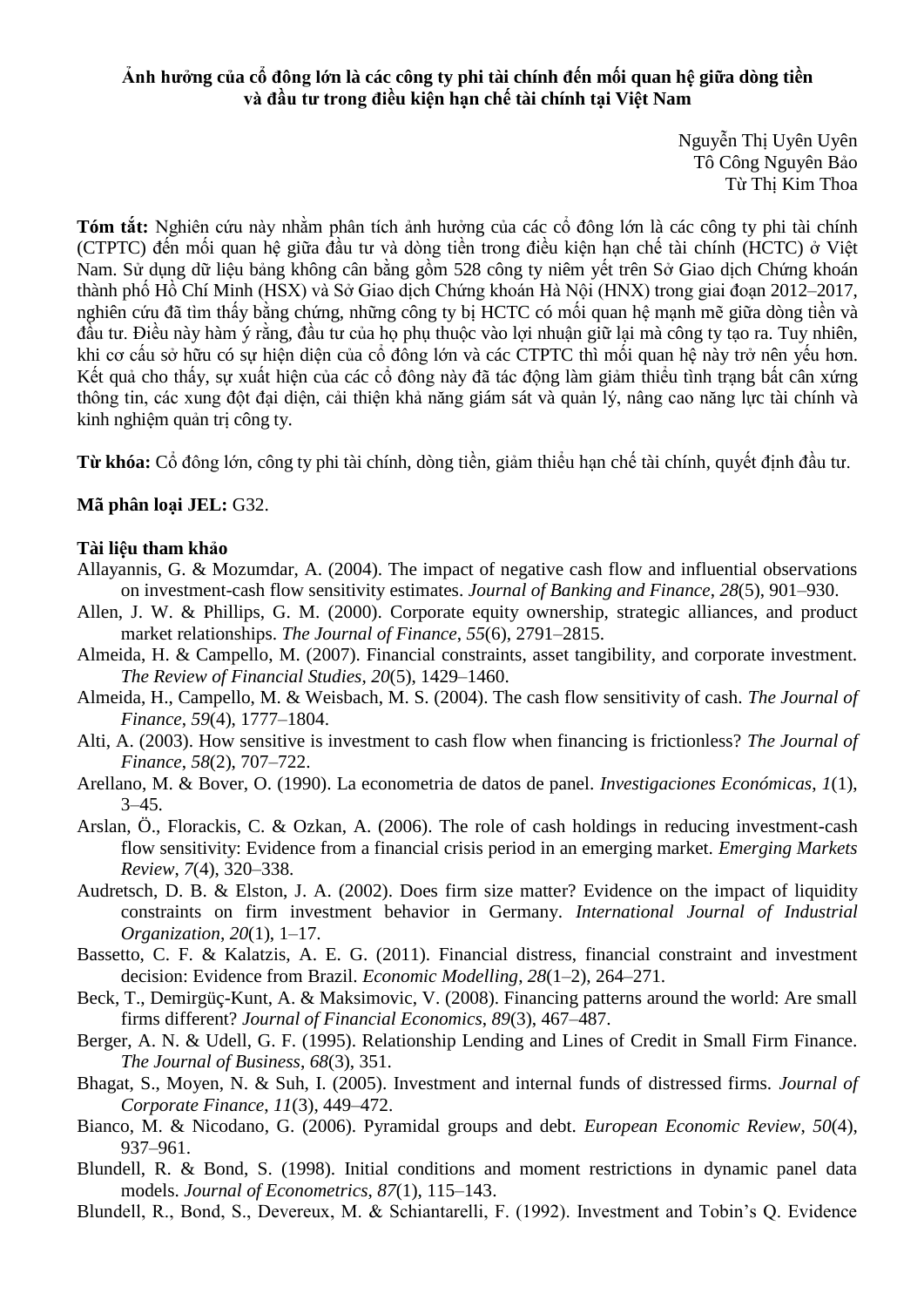from company panel data. *Journal of Econometrics*, *51*(1–2), 233–257.

- Boehmer, E. (2000). Business Groups, Bank Control, and Large Shareholders: An Analysis of German Takeovers. *Journal of Financial Intermediation*, *9*(2), 117–148.
- Bond, S. & Meghir, C. (1994). Dynamic investment models and the firm's financial policy. The Review *of Economic Studies*, *61*(2), 197–222.
- Bond, S., Elston, J. A., Mairesse, J. & Mulkay, B. (2003). Financial factors and investment in Belgium, France, Germany, and the United Kingdom: A comparison using company panel data. *Review of Economics and Statistics*, *85*(1), 153–165.
- Carpenter, R. E. & Petersen, B. C. (2002). Is the growth of small firms constrained by internal finance? *Review of Economics and Statistics*, *84*(2), 298–309.
- Carreira, C. & Silva, F. (2010). No Deep Pockets: Some Stylized Empirical Results On Firms' financial Constraints. *Journal of Economic Surveys*, *24*(4), 731–753.
- Chen, S. S. & Wang, Y. (2012). Financial constraints and share repurchases. *Journal of Financial Economics*, *105*(2), 311–331.
- Chiao, C., (2002). Relationship between debt, R&D and physical investment, evidence from US firmlevel data. *Applied Financial Economics*, *12*(2), 105.
- Chirinko, R. S. & Schaller, H. (1995). Why does liquidity matter in investment equations? *Journal of Money, Credit and Banking*, *27*(2), 527–548.
- Chirinko, R. S. (1993). Business Fixed Investment Spending: Modeling Strategies, Empirical Results, and Policy Implications. *Journal of Economic Literature*, *31*(4), 1875–1911.
- Cleary, S. (1999). The relationship between firm investment and financial status. *The Journal of Finance*, *54*(2), 673–692.
- Cleary, S., Povel, P. & Raith, M. (2007). The U-shaped investment curve: Theory and evidence. *Journal of Financial and Quantitative Analysis, 42*(1), 1–39.
- Crisóstomo, V. L., López-Iturriaga, F. J. & Vallelado, G. E. (2014). Nonfinancial companies as large shareholders alleviate financial constraints of Brazilian firm. *Emerging Markets Review*, *18*, 62– 77.
- Denis, D. J. & Sibilkov, V. (2010). Financial constraints, investment, and the value of cash holdings. *Review of Financial Studies, 23*(1), 247–269.
- Dyck, A. & Zingales, L. (2004). Private benefits of control: An international comparison. *The Journal of Finance*, *59*(2), 537–600.
- Faulkender, M. (2005). Does the Source of Capital Affect Capital Structure? *Review of Financial Studies*, *19*(1), 45–79.
- Fazzari, S. M., Hubbard, R. G., Petersen, B. C., Blinder, A. S. & Poterba, J. M. (1988). Financing Constraints and Corporate Investment. *Brookings Papers on Economic Activity*, *1988*(1), 141– 206.
- Firth, M., Malatesta, P. H., Xin, Q. & Xu, L. (2012). Corporate investment, government control, and financing channels: Evidence from China's Listed Companies. *Journal of Corporate Finance*, *18*(3), 433–450.
- Frank, M. Z. & Goyal, V. K. (2008). Trade-off and pecking order theories of debt. In *Handbook of empirical corporate finance* (pp. 135–202). Elsevier.
- Galindo, A. J. & Schiantarelli, F. (2002). *Credit constraints in Latin America: an overview of the micro evidence*.
- Galindo, A., Schiantarelli, F. & Weiss, A. (2007). Does financial liberalization improve the allocation of investment?: Micro-evidence from developing countries. *Journal of Development Economics*, *83*(2), 562–587.
- George, R., Kabir, R. & Qian, J. (2011). Investment-cash flow sensitivity and financing constraints: New evidence from Indian business group firms. *Journal of Multinational Financial Management*, *21*(2), 69–88.
- Gilchrist, S. & Himmelberg, C. (1995). Evidence on the Role of Cash Flows in Reduced-Form Investmet Equations. *Journal of Monetary Economics, 36*(3), 541–572.
- Goergen, M. & Renneboog, L. (2001). Investment policy, internal financing and ownership concentration in the UK. *Journal of Corporate Finance*, *7*(3), 257–284.
- Gomes, J. F., Yaron, A. & Zhang, L. (2006). Society for Financial Studies Asset Pricing Implications of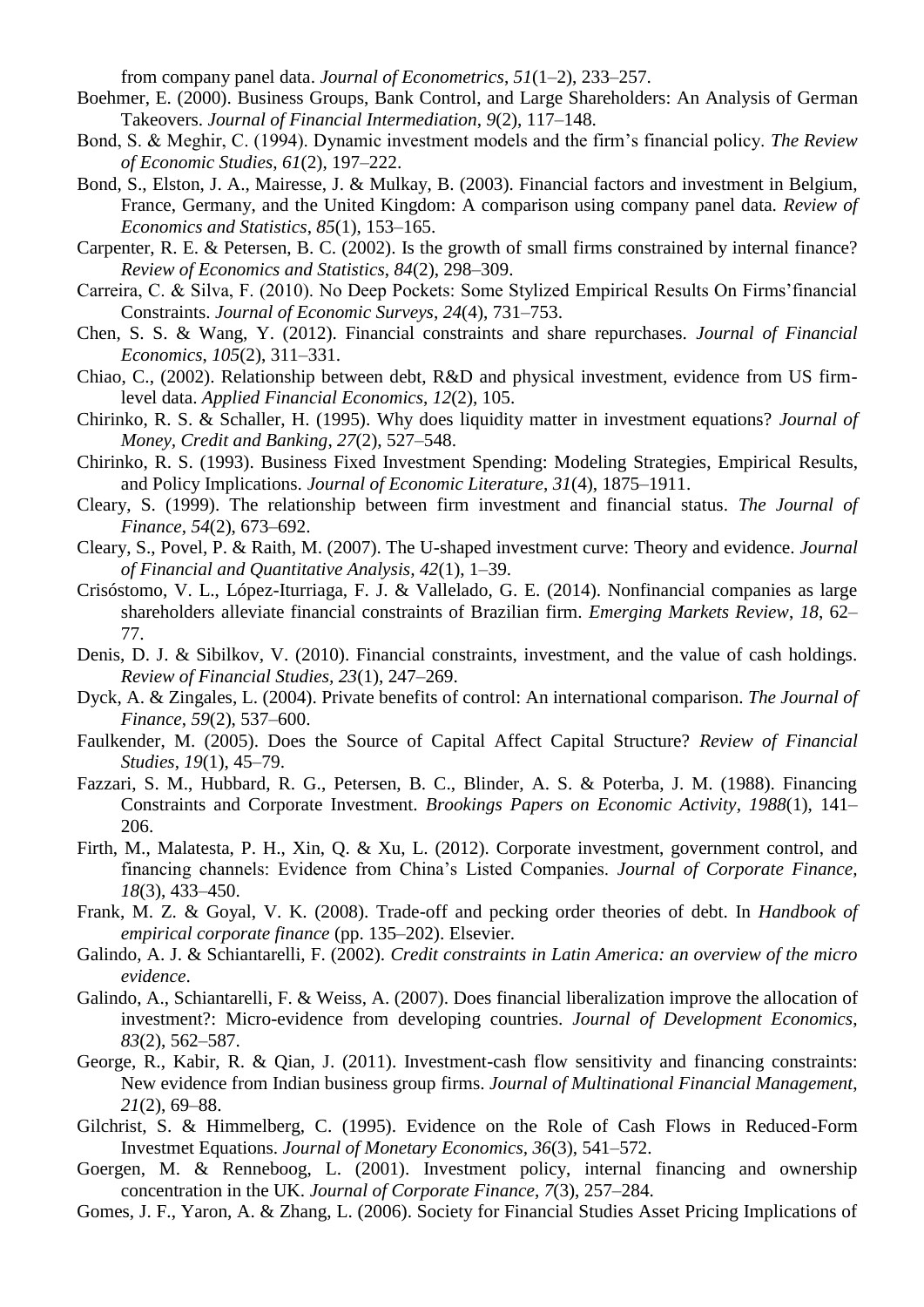Firms' Financing Constraints. *Source: The Review of Financial Studies*, 19(4), 1321–1356.

- Gomes, J., Kogan, L. & Zhang, L. (2003). Equilibrium cross section of returns. *Journal of Political Economy*, *111*(4), 693–732.
- Greenwald, B., Stiglitz, J. E. & Weiss, A. (1984). Informational imperfections in the capital market and macroeconomic fluctuations. *The American Economic Review*, *74*(2), 194–199.
- Grossman, S. J. & Hart, O. D. (1982). Chapter Title: Corporate Financial Structure and Managerial Incentives. In *The Economics of Information and Uncertaint*: *Vol. Publisher* (pp. 107–140). University of Chicago Press.
- Guariglia, A. (2008). Internal financial constraints, external financial constraints, and investment choice: Evidence from a panel of UK firms. *Journal of Banking and Finance*, *32*(9), 1795–1809.
- Harhoff, D. (2000). Are there financing constraints for R&D and investment in German manufacturing firms? In *The economics and econometrics of innovation* (pp. 399–434).
- Hart, O., Aghion, P. & Moore, J. (1995). Insolvency reform in the UK: a revised proposal. *Insolvency Law & Practice*, *11*(3), 67–74.
- Hayashi, F. (1982). Tobin's marginal q and average q: A neoclassical interpretation. *Econometrica*: *Journal of the Econometric Society*, 213–224.
- Hoshi, T., Kashyap, A. & Scharfstein, D. (1991). Corporate structure, liquidity, and investment: Evidence from Japanese industrial groups. *The Quarterly Journal of Economics*, *106*(1), 33–60.
- Hovakimian, A. & Hovakimian, G. (2009). Cash flow sensitivity of investment. *European Financial Management*, *15*(1), 47–65.
- Hubbard, R. G. (1997). *Capital-Market Imperfections and Investment*.
- Jensen, M. C. & Meckling, W. H. (1976). Theory of the firm: Managerial behavior, agency costs and ownership structure. *Journal of Financial Economics*, *3*(4), 305–360.
- Jensen, M. C. (1986). Agency costs of free cash flow, corporate finance, and takeovers. *The American Economic Review*, *76*(2), 323–329.
- Jensen, R. S. & Michael, C. (1983). The Market For Corporate Control: The Scientific Evidence. *Journal of Financial Economics*, *11*(1–4), 5–50.
- Kadapakkam, P. R., Kumar, P. C. & Riddick, L. A. (1998). The impact of cash flows and firm size on investment: The international evidence. *Journal of Banking and Finance*, *22*(3), 293–320.
- Kalatzis, A. E. G, Azzoni, C. R. & Achcar, J. A. (2008). Financial constraints and investment decisions: evidence from a highly unstable emerging economy. *Applied Economics*, *40*(11), 1425–1434.
- Kaplan, S. N. & Zingales, L. (1997). Do investment-cash flow sensitivities provide useful measures of financing constraints? *The Quarterly Journal of Economics*, *112*(1), 169–215.
- Kashyap, A. K., Lamont, O. A. & Stein, J. C. (1994). Credit conditions and the cyclical behavior of inventories. *The Quarterly Journal of Economics, 109*(3), 565–592.
- Kato, H. K., Loewenstein, U. & Tsay, W. (2002). Dividend policy, cash flow, and investment in Japan. *Pacific Basin Finance Journal*, *10*(4), 443–473.
- Khanna, T. & Palepu, K. (1997). Why Focused Strategies May Be Wrong for Emerging Markets. *Harvard Business Review*, *July*-*Augus* (4), 41–51.
- Khanna, T. & Palepu, K. (2000). The future of business groups in emerging markets: Long-run evidence from Chile. *Academy of Management Journal*, *43*(3), 268–285.
- Korajczyk, R. A. & Levy, A. (2003). Capital structure choice: macroeconomic conditions and financial constraints. *Journal of Financial Economics*, *68*(1), 75–109.
- La Cava, G. (2005). Financial Constraints, the User Cost of Capital and Corporate Investment in Australia. In *Www-Dr.Rba.Gov.Au*.
- La Rocca, M., La Rocca, T. & Cariola, A. (2007). Overinvestment and Underinvestment Problems: Determining Factors, Consequences and Solutions. *Corporate Ownership and Control*, *5*(1).
- Lensink, R. & Van der Molen, R. (2010). Does group affiliation increase firm value for diversified groups?: New evidence from Indian companies. *Journal of Empirical Finance*, *17*(3), 332–344.
- Levine, R. & Renelt, D. (1992). A Sensitivity Analysis of Cross-Country Growth Regressions Ross Levine; David Renelt. *American Economic Review*, *82*(4), 942–963.
- Levy, M. (2009). Control in pyramidal structures. *Corporate Governance: An International Review*, *17*(1), 77–89.
- Li, S. M., Wang, Y. Y. & Wang, C. P. (2011). An Empirical Study on the Influence of Institutional